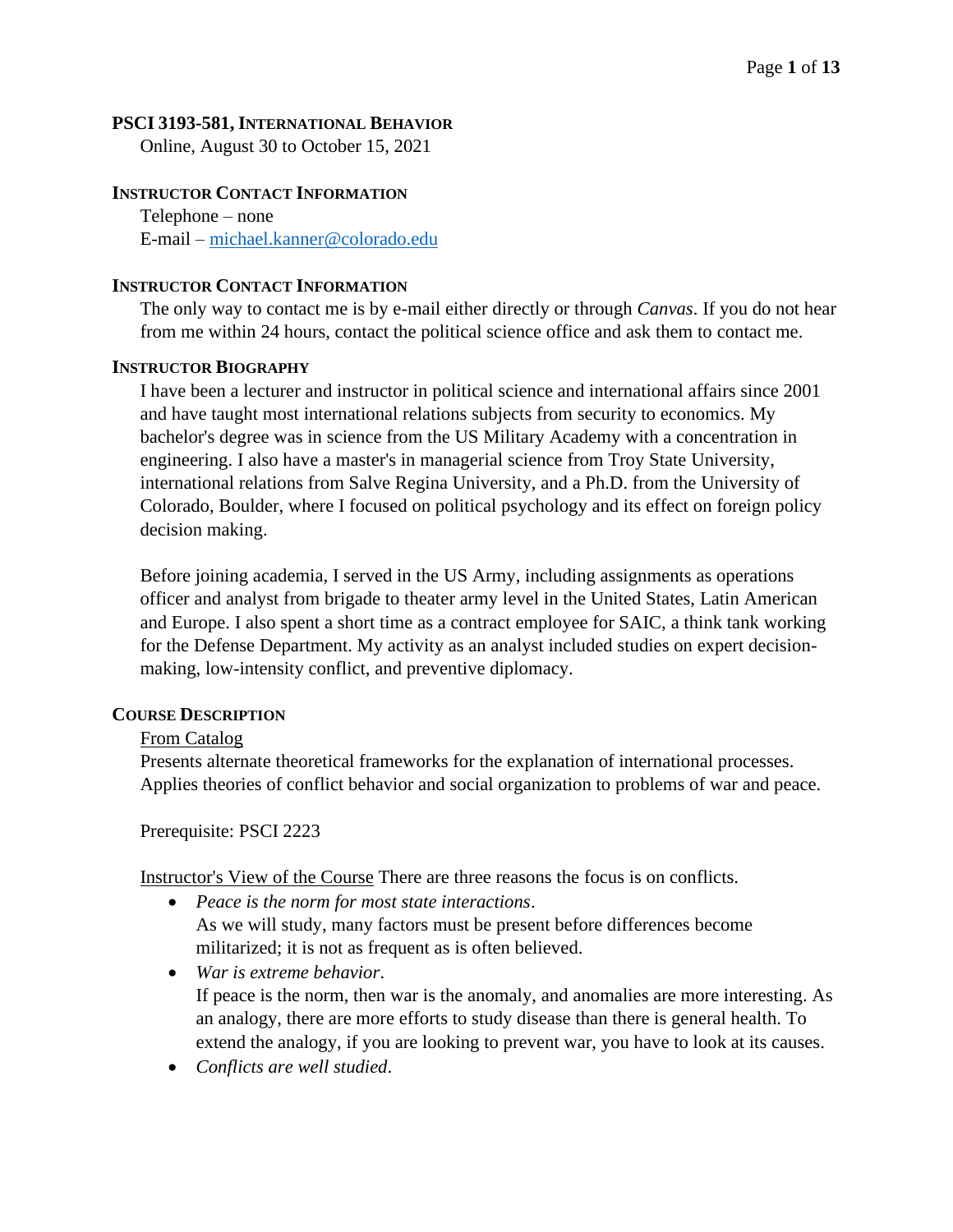Outside of the Democratic Peace Theory, there are not many theories that focus on peace. On the other hand, there are (as you will discover) many theories about why states go to war.

### Course Objectives

- 1. Understand methods of analyzing conflicts and behavior.
- 2. Identify the sources of conflict and cooperation.
- 3. Determine means of preventing future conflicts.
- 4. Apply concepts to current and recent events.

## **OVERVIEW OF CLASS**

Understanding the University's course support software (*Canvas*) is necessary to take this course. During the course, you will be required to read or download lesson plans, post comments on discussion boards, and take exams using the *Quizzes* function in *Canvas*. If you are not familiar with or do not feel confident in your knowledge, visit the OIT website for Student Support Videos [\(https://oit.colorado.edu/services/teaching-learning](https://oit.colorado.edu/services/teaching-learning-tools/canvas/student-support/student-support-videos)[tools/canvas/student-support/student-support-videos\)](https://oit.colorado.edu/services/teaching-learning-tools/canvas/student-support/student-support-videos).

*Canvas* runs on any platform (including your phone if you download the app), so there is no special requirement for technology outside of having a good internet connection, especially when taking exams.

You should take this course as seriously as you would a traditional course and plan on spending 60 to 90 minutes a day on this course. This time expenditure is in line with the class time and class readings for this course in a traditional setting.

Each week's learning objective supports that module's learning objective. So, the schedule for each week consists of –

- The learning objective for that week.
- Reading assignments from the textbooks
- Study questions that, along with the week's learning objective, should guide your readings.
- A lecture that augments the readings, focuses on some aspects and discusses examples.
- An online discussion question that replaces classroom discussions. These include your postings, other students' comments, and my reactions and comments.

There is a quiz at the end of each module. The quizzes measure your fulfillment of the module and weekly objectives. These are discussed in the *Grading Criteria* section of the syllabus.

## **REQUIRED TEXTS**

There is one textbook for this course. It is available from the University bookstore. If you buy it somewhere else (*e.g.*, Amazon), make sure you have the correct edition.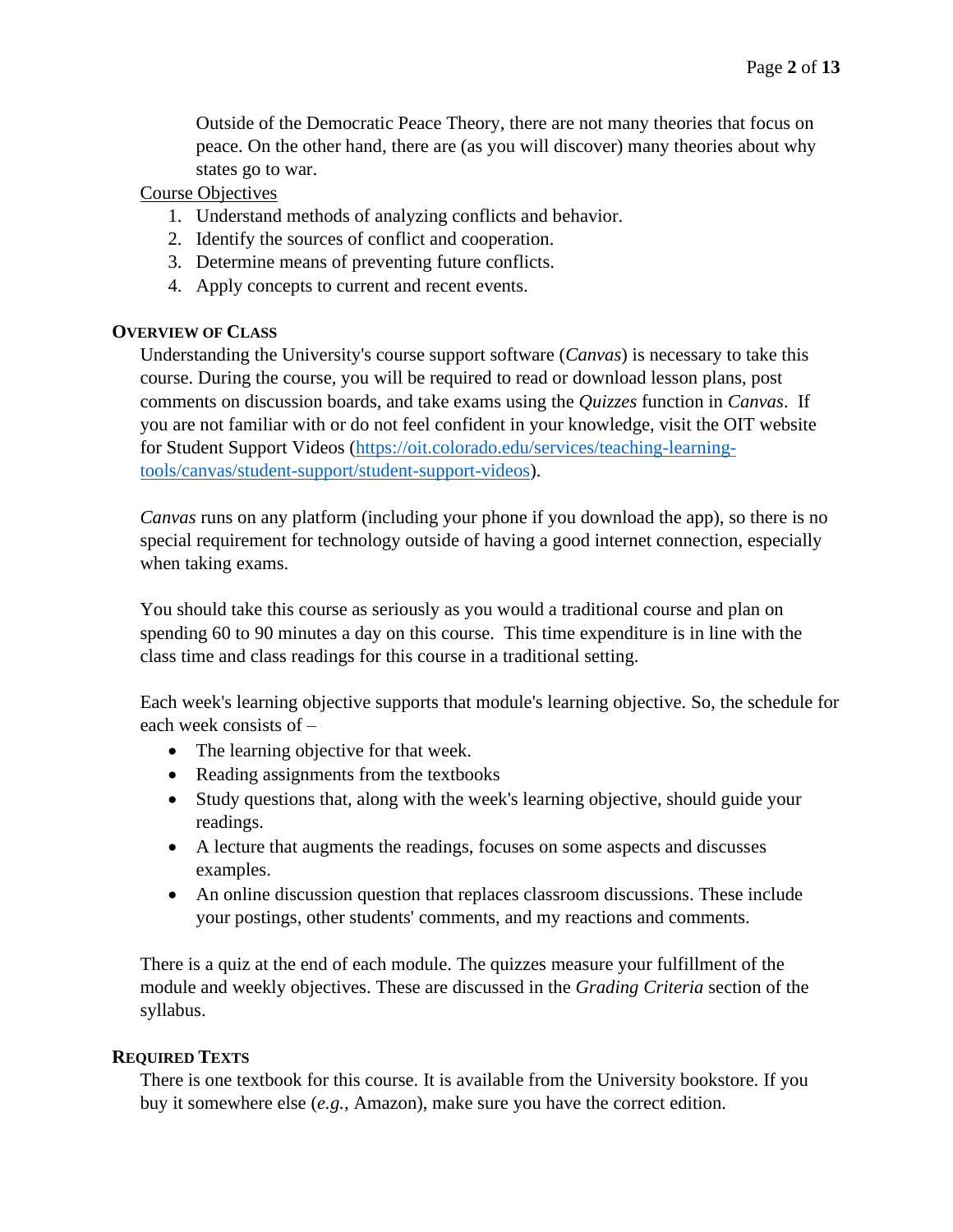Quackenbush, Stephen L. 2015. *International Conflict: Logic and Evidence*. Thousand Oaks, CA.: Sage/CQ Press.

The author's premise is that the best way to study conflict is to use empirical (statistical studies and modeling) arguments instead of anecdotal evidence. If you are not used to reading this writing style, it may take you a little more effort to get through the text. Do not focus on the modeling and look for the conclusions that are drawn from these studies.

#### Information about textbooks from the CU Bookstore.

To keep the cost of your course materials *as low as possible* and access to those materials as *convenient as possible*, we have collaborated with the CU Book Store and the publisher to deliver those materials through a program called "Day 1 Digital Access", which will appear on your tuition and fee bill as "Day 1 Digital Access".

What does this mean for you?

- 1. You will receive access to all your course materials, digitally, on the first day of classes, through the course Canvas page.
- 2. You will see a "Day 1 Digital Access" charge on your tuition and fee bill for \$41.18. This is a guaranteed lowest price, discounted by the publisher, and not available outside this course
- 3. **You have the option to opt out**. This means you won't pay for anything, but you lose all access to the course materials, including homework managers like Connect or Mindtap.
	- a. You can opt out by: using a link in a reminder email you will receive with the subject heading "Day 1 Digital Access".
	- b. **You must opt out no later than September 8 th** , otherwise you will be charged for the materials.
- 4. Please keep in mind that "opting out" means that your access to these materials will be turned **OFF**, and you will have no way to complete assignments.

Troubleshooting tips from VitalSource:

VitalSource Support: <https://support.vitalsource.com/hc/en-us> Email: [support@vitalsource.com](mailto:support@vitalsource.com) Call: 1-855-200-4146 VitalSource Support is available 24/7 and can troubleshoot most issues

If you have questions about **BILLING**, email: [digital@cubookstore.com](mailto:digital@cubookstore.com)

## **GRADING CRITERIA**

Your final grade is based on a 100-point scale with this breakdown.

| Module 1. Quiz | 30 points |
|----------------|-----------|
| Module 2. Quiz | 30 points |
| Module 3. Quiz | 30 points |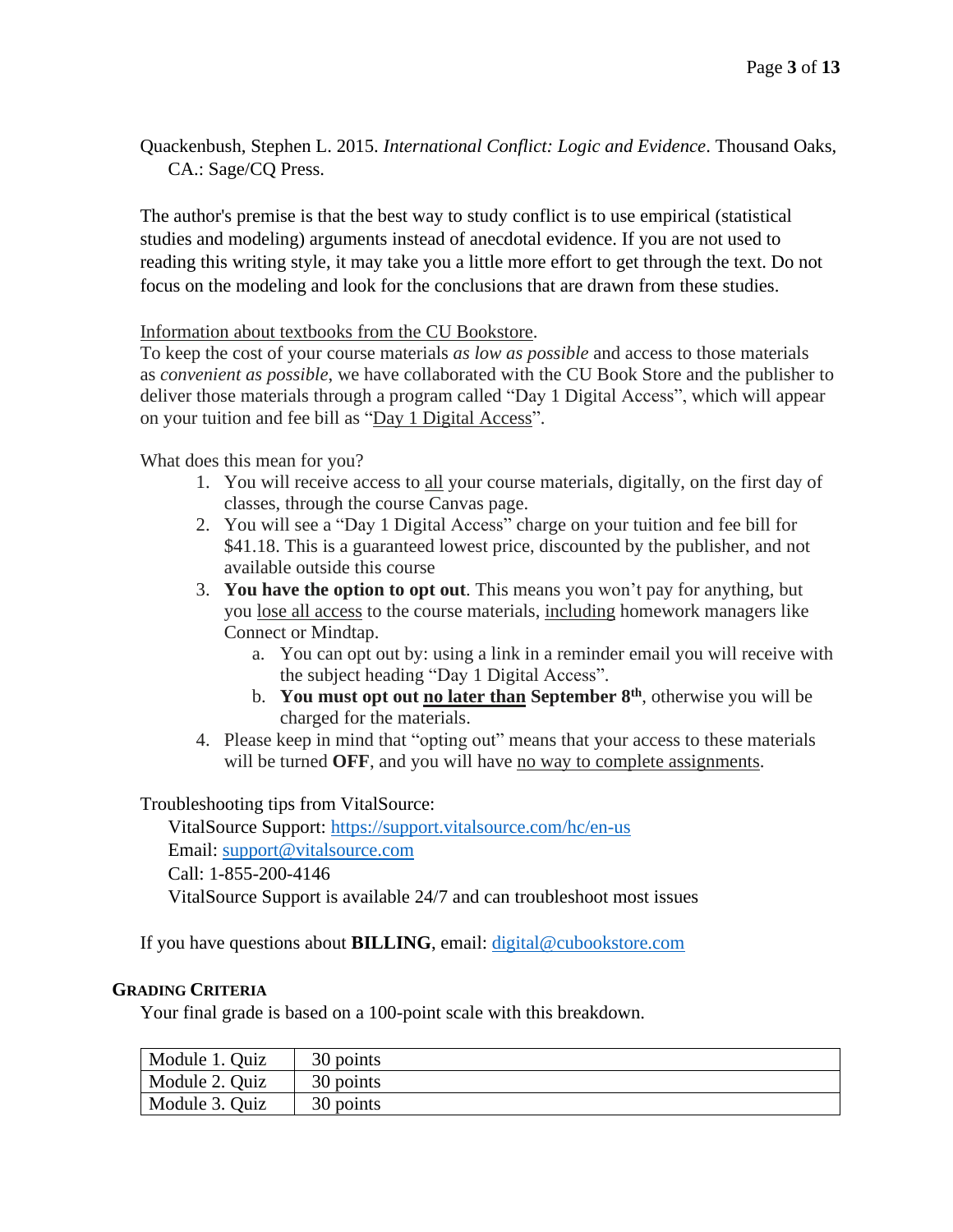| $Discussion -$ | 10 points                                                         |
|----------------|-------------------------------------------------------------------|
| 2 points each  | There are seven discussions. You only need to participate in      |
|                | five. Participation in more than five will count as extra credit. |
| Total          | 100 points                                                        |

Your final grade will be based on how many points you accrue and this grading scale. I will post your Final Grade on Canvas before posting it to the Registrar's office.

| A  | 94-100 | $B+$  | 87-89 | $C+$         | 77-79     | $D+$ | 67-69     | F | $0 - 59$ |
|----|--------|-------|-------|--------------|-----------|------|-----------|---|----------|
| A- | 90-93  |       | 83-86 | $\mathsf{C}$ | $73 - 76$ |      | 63-66     |   |          |
|    |        | $B -$ | 80-82 | $C-$         | $70-72$   | $D-$ | $60 - 62$ |   |          |

### Module Quizzes

These should be taken at the end of each module. Module quizzes consist of several short paragraph essays related to the module's critical questions (look at the discussion and study questions for hints). These paragraphs should be between 150 to 200 words each.

Questions have a similar structure. A line sets up the context, a general question, specific aspects that need to be addressed (often listing reasons), and a request for examples. Here is a generic rubric for your use in preparing and writing your answer.

- Addresses the general question  $-2$  points.
- Mentions specific aspect  $-\frac{1}{2}$  points each.
- Defines/explains specific aspects  $-1$  point each.
- Example  $-\frac{1}{2}$  points each (if asked to provide one for each specific aspect); or 1 point (if only one example is asked for).

If you do not receive full credit (6 points) for any question, I will explain why you did not get those points using the 'Additional Comments' block under your reply.

These quizzes are available on *Canvas*. You will have 60 minutes for the exam. The time starts when you open the exam. You cannot pause the exam. The system will shut you out at the end of the 60 minutes. If you are authorized accommodation, this will be reflected in the system's time limits.

Make sure you have a good internet connection and will not be disturbed. Do NOT wait until the end of the semester.

## **All quizzes must be done no later than 11:59 PM on October 15, 2021.**

#### Online Participation

Discussions on Canvas are instead of classroom discussions. Your posts should be about 100 words and not be researched essays. Comments on other students' posts should be about 50 words. You should post your thoughts on the questions and the comments of students.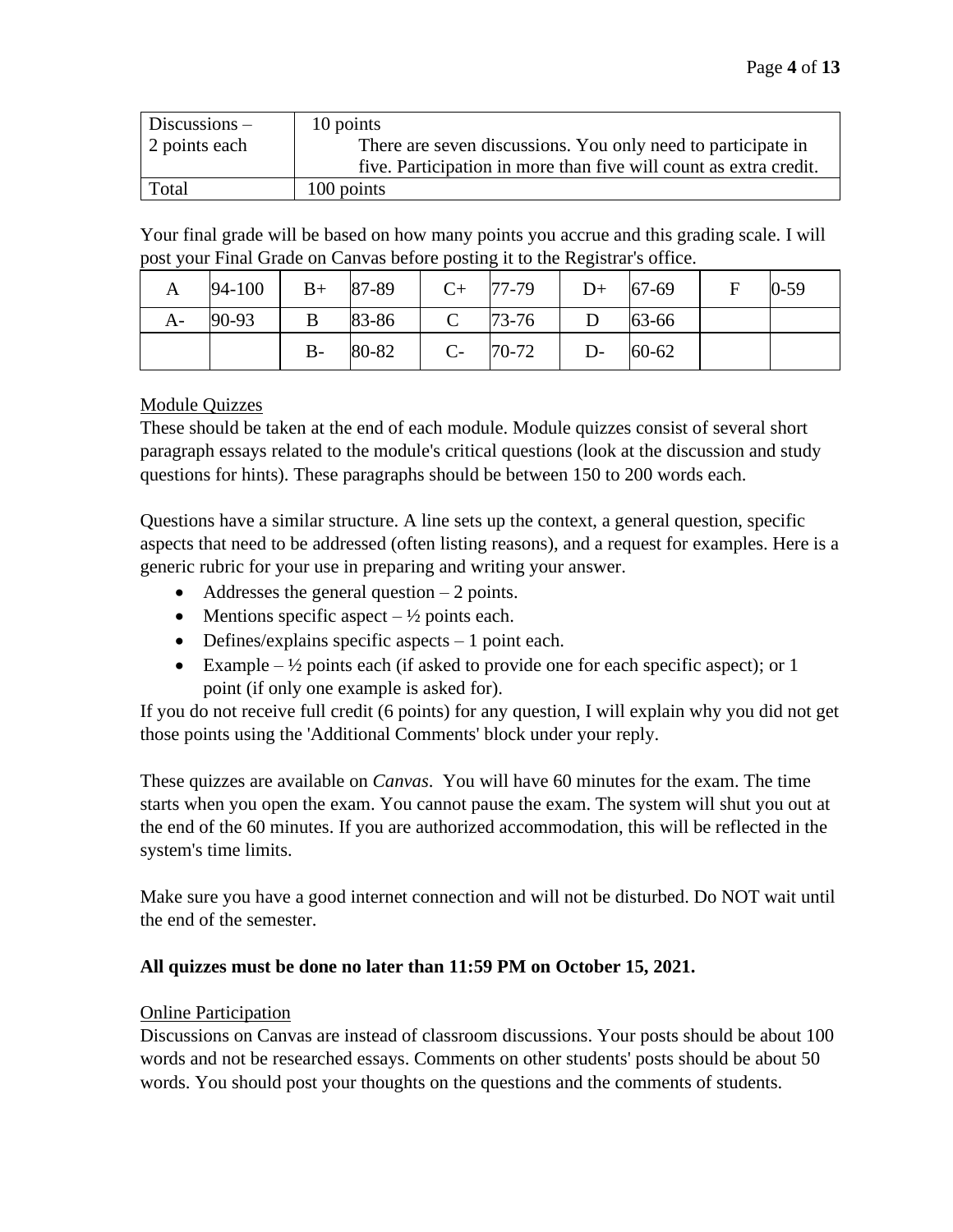Just as you need to be on time for classes, you should participate in the discussions on time. After the due date, discussions will be locked, so additional postings are not possible. At this point, they will be read-only.

Grades for each post will be allocated based on these criteria.

- 1 point Your post is relevant to the question and discusses key components of the question.
- $\frac{1}{2}$  point There is an example to support your posting.
- $\bullet$   $\frac{1}{2}$  point You make a substantive comment on another student's posting referring to the other student's comments.

If your initial posting does not seem relevant, I will ask you to reconsider your argument and example in my reply.

If you notice, you can miss some of the discussions and still get 10 points for participation; however, since Canvas totals all the points, responding to more than the minimum number of discussions will count as extra credit.

### **COURSE SCHEDULE**

### Module 1. Foundations

Objective – Understand methods of analyzing conflicts and behavior.

- 1. Week 1. Conflicts.
	- a. Learning Objectives.
		- i. Identify course requirements and expectations.
		- ii. Explain approaches to studying conflicts.
		- iii. Discuss the different types of conflicts.
	- b. Reading Assignment
		- i. Syllabus
		- ii. *International Conflict: Logic and Evidence*, Chapters 1 and 2.
	- c. Study Questions
		- i. What is the difference between scientific and the classical study of conflicts?
		- ii. What are the problems with measuring conflicts?
		- iii. How does the process of war modeling help us understand conflicts?
		- iv. How is war defined?
		- v. Are statistical measures of conflict valid?
		- vi. What are the differences between the types (extrastate, intrastate, nonstate) of war?
		- vii. How does war differ from militarized conflict or a crisis?
		- viii. What are the different hostility levels, and what does each mean for state behavior?
	- d. Lecture Week 1. Conflicts
	- e. Discussion Questions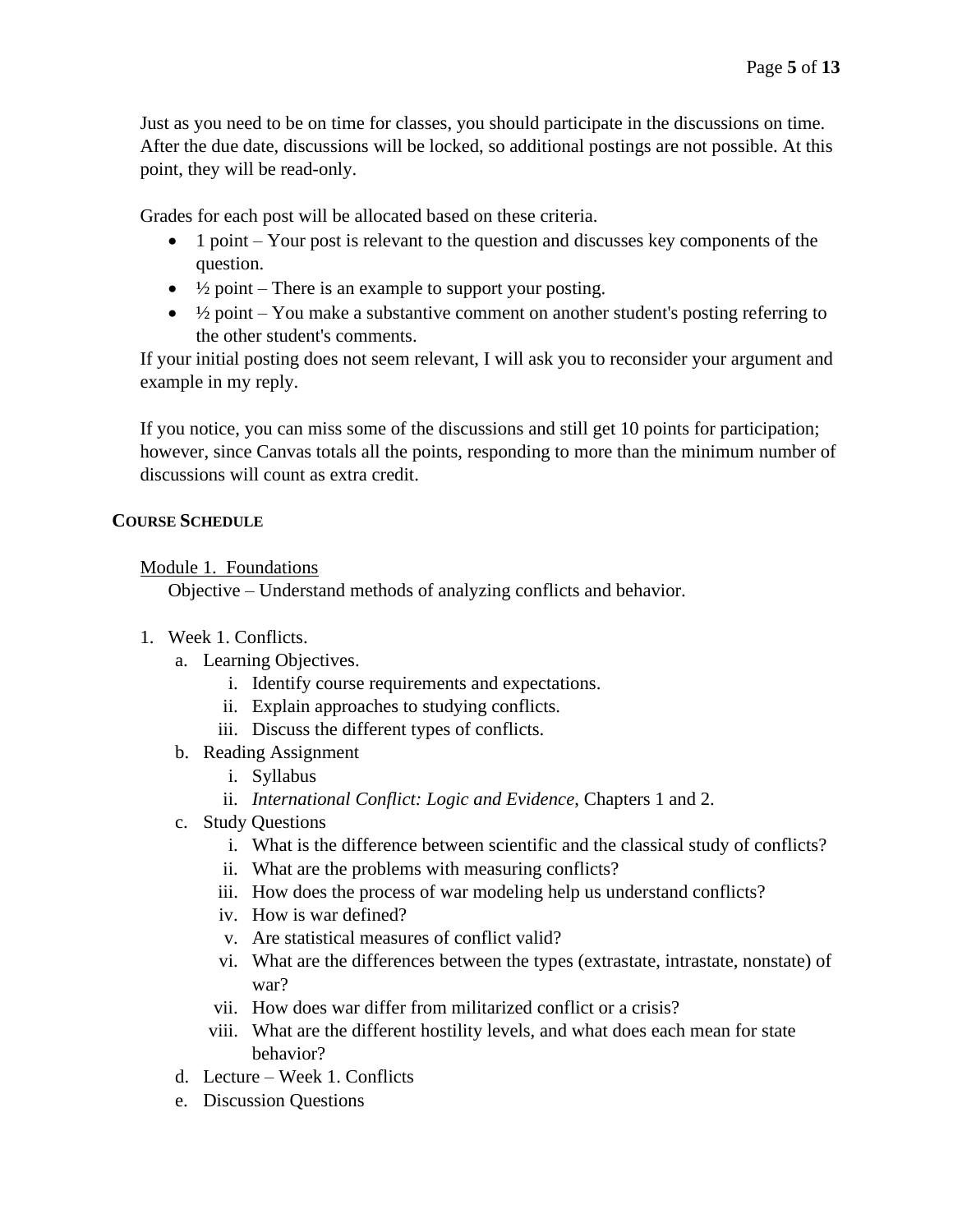- i. Since interstate warfare appears to be on the decline, which definition of war do you think will be most useful to study  $21<sup>st</sup>$  Century conflicts? Why?
- ii. The question will be open until September 5, 11:59 PM.
- 2. Week 2. Rational Choice.
	- a. Learning Objective outline the primary factors and methods in rational choice theory.
	- b. Reading Assignment *International Conflict: Logic and Evidence*, Chapters 3
	- c. Study Questions
		- i. What do we mean by rationality?
		- ii. What are the types?
		- iii. What do you need to know to apply expected utility theory?
		- iv. How does using game theory help our understanding of state behavior?
		- v. What about international relations makes it similar to bargaining?
		- vi. Is it possible to analyze and predict state and individual behavior?
	- d. Lecture Week 2. Rational Choice
	- e. Discussion Questions
		- i. Given that almost every leader says they do not want war, and the criticisms of rational choice theory, do you think it is valid to use it as a means of studying international behavior?
		- ii. The question will be open until September 12, 11:59 PM.

# **You should take the Module 1 Quiz at this point.**

## Module 2. Causes of War and Militarized Disputes

Objective – Identify the sources of conflict and cooperation.

- 3. Week 3. Territory and Power
	- a. Learning Objectives
		- i. Explain the effect of territory on conflict behavior.
		- ii. Evaluate the role of power in  $21<sup>st</sup>$ -century international relations.
	- b. Reading Assignment *International Conflict: Logic and Evidence*, Chapters 4 and 5.
	- c. Study Questions
		- i. How vital is territory in defining a state?
		- ii. What do contiguity and territory mean for the future security of the US? European states?
		- iii. How would you rank the various influences outlined in the research, or in other words, what is the most significant source of conflict?
		- iv. What are the implications of the different definitions of power?
		- v. What is more important, a state's measurable power or its willingness and reputation for action?
		- vi. Of the elements of power listed in the reading, which do you think is the most important in the 21st Century? Why?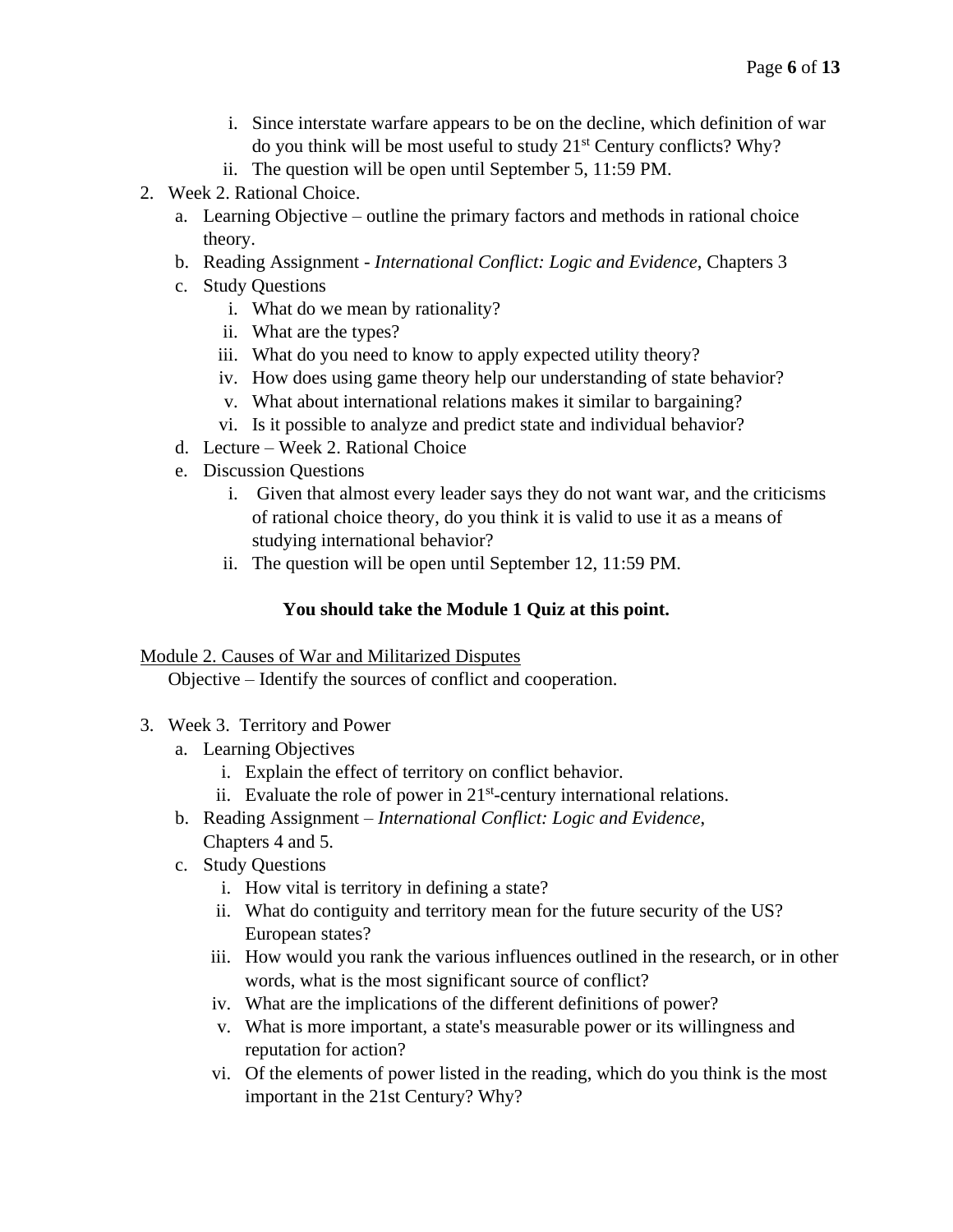- vii. What do the different ideas about polarity suggest about the possibility of conflicts?
- d. Lecture Week 3. Territory and Power.
- e. Discussion Questions
	- i. The author states, "power is the key to understanding international politics." (96, e-text), which is a realist perspective and not one with which all agree (e.g., liberalism). Do you think the study of international behavior in the 21st Century still focuses on power?
	- ii. The question will be open until Sept.19, 11:59 PM.
- 4. Week 4. Alliances and Regimes.
	- a. Learning Objectives
		- i. Compare alliances and their effect on international behavior.
		- ii. Judge the validity of the democratic peace theory.
	- b. Reading Assignment *International Conflict: Logic and Evidence*, Chapters 6 and 7.
	- c. Study Questions
		- i. Why do states form alliances?
		- ii. What do the different types of alliance or alignment mean for state behavior?
		- iii. How do states use these agreements to promote or protect their interests?
		- iv. Was Jack Levy right when he said that the democratic peace is 'as close as anything we have to an empirical law'?
		- v. Of the various explanations, which do you think have merit?
		- vi. What are the problems associated with each of the explanations?
		- vii. Do you think, like Farber and Gowa (1995), that the concept of democratic peace was period-specific? If so, does it still apply in the 21st century?
		- viii. How does the increase in non-state actors in conflicts (e.g., transnational insurgencies like ISIS) change the relevance of the findings?
	- d. Lecture Week 4. Alliances and Regimes
	- e. Discussion Questions
		- i. Do you think that the type of regime influences state behavior? For example, how do you feel that the increase in democracies will affect future relations?
		- ii. The question will be open until September 26, 11:59 PM.
- 5. Week 5. Deterrence and Crises.
	- a. Learning Objectives
		- i. Explain both conventional and nuclear deterrence.
		- ii. Identify how crises escalate to conflicts.
	- b. Reading Assignment *International Conflict: Logic and Evidence*, Chapters 8 and 9.
	- c. Study Questions
		- i. Do you think deterrence is an adequate way to modify state behavior?
		- ii. Should an accidental war be a concern of deterrence theory?
		- iii. What is more critical for most states conventional or nuclear deterrence? What does this mean for non-proliferation efforts?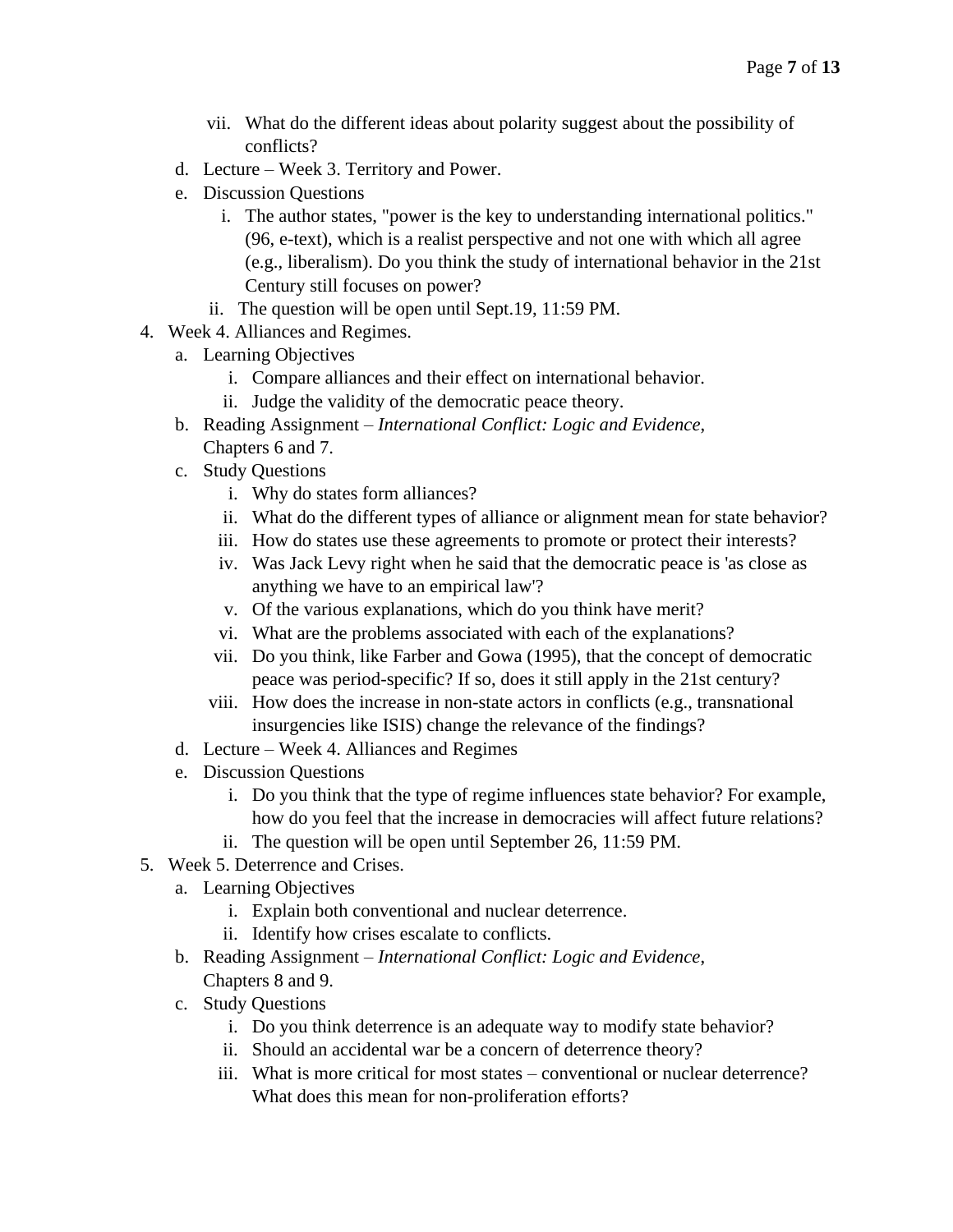- iv. What is complete and incomplete information, and which is a better description of international relations?
- v. How does polarity affect the escalation to war?
- vi. Is domestic politics or international factors a better indicator of how states react to a crisis?
- vii. Are states consistent in their behavior, or do you have to treat each crisis separately? In other words, is there a state culture that affects its decisions?
- viii. Is the idea that there are steps to war valid? If so, what are they?
- d. Lecture Week 5. Deterrence and Crises
- e. Discussion Questions
	- i. Deterrence reduces to one state daring another to do something. Given the costs of calling the dare (even if non-nuclear), do you think this is a proper way for states to behave? What alternative might you suggest?
	- ii. The question will be open until October 3, 11:59 PM.

### **You should take the Module 2 Quiz at this point.**

#### Module 3. The Conduct and Aftermath of War

Objective – Determine means of preventing future conflicts.

- 6. Week 6. Military Operations.
	- a. Learning Objectives
		- i. Recognize the different levels of military operations.
		- ii. Explain how wars expand.
	- b. Reading Assignment *International Conflict: Logic and Evidence*, Chapters 10 and 11
	- c. Study Questions
		- i. What is meant by doctrine? Strategy? What is the difference?
		- ii. What is the difference between tactical, operational, and strategic levels? How are they mutually supporting?
		- iii. What did Clausewitz mean by the center of gravity? In your opinion, what is the most critical part of understanding state behavior in the 21st century?
		- iv. What is meant by maneuver, attrition, or punishment strategies? What might lead a state to adopt one over the other?
		- v. Is power central to understanding the evolution of warfare? (reference p. 256)
		- vi. Do you agree with the analogy of war as a contagious disease? What does that mean for the possibility of influencing states NOT to select that behavior?
		- vii. What is the influence of specific power factors on the duration of the war?
	- d. Lecture Week 6. Military Operations
	- e. Discussion Questions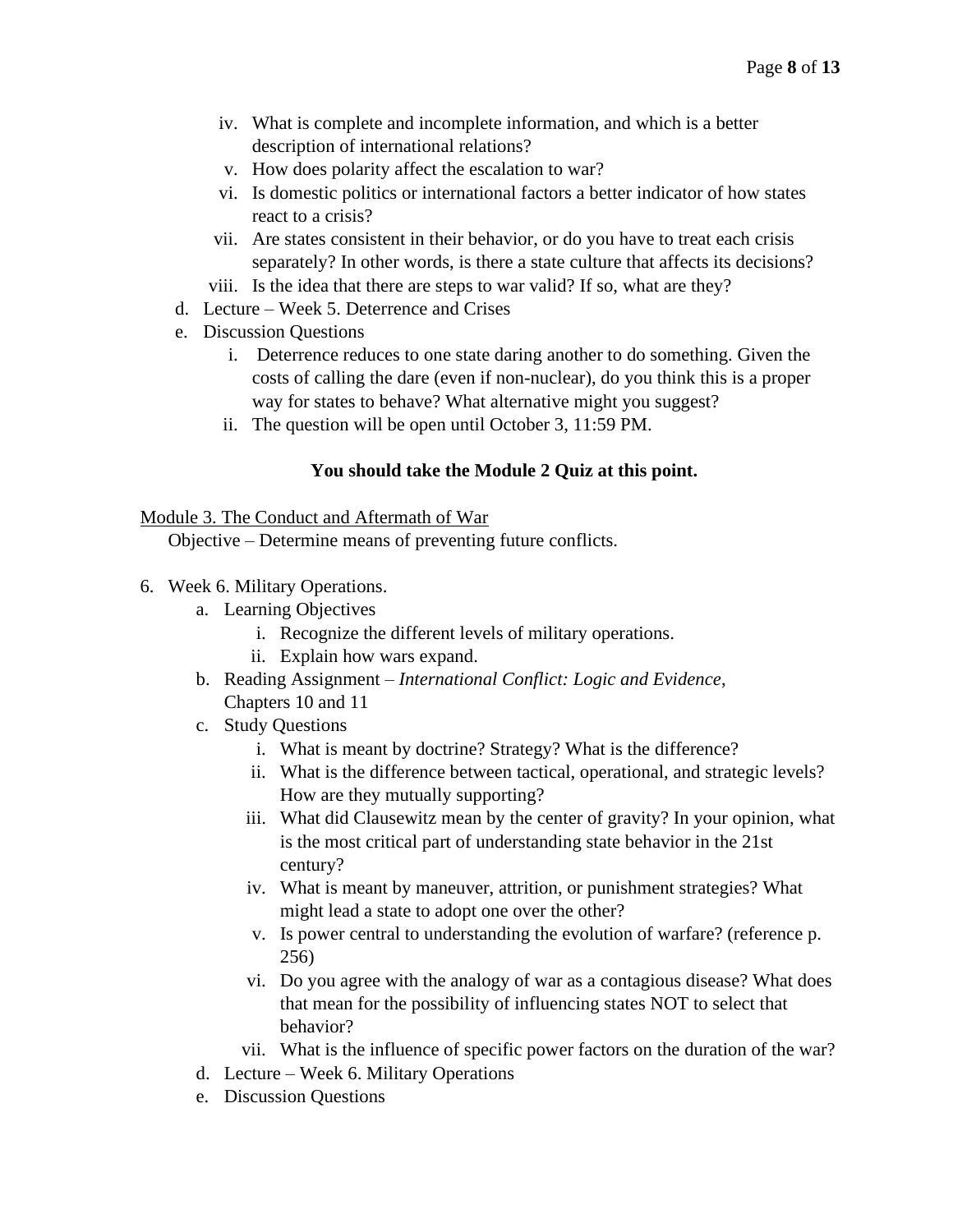- i. If states behave rationally, and wars get more costly the longer they last, why do states decide to continue some conflicts but are willing to accept draws in others? How should a state that sees it cannot win a conflict behave – surrender, continue the conflict, or try for a ceasefire?
- ii. The question will be open until October 10, 11:59 PM.
- 7. Week 7. Conclusion
	- f. Learning Objectives
		- i. Outline how wars end.
		- ii. Evaluate the conditions behind state rivalries.
		- iii. Summarize the lessons learned about international behavior.
	- g. Reading Assignment *International Conflict: Logic and Evidence*, Chapters 12, 13 and 14.
	- h. Study Questions
		- i. Is it right to think of war as a type of negotiation?
		- ii. How do domestic political conditions affect the ability of states to negotiate settlements?
		- iii. Why do rivalries form in some cases and not in others?
		- iv. Why does the intensity of conflicts between rivals seem to increase with each round?
		- v. How does the concept of enduring rivalries relate to the question of security dilemmas? Arms races?
		- vi. Are rivalries still important in the post-Cold War world? If so, which ones?
		- vii. Has all the research improved our understanding of state behavior?
		- viii. Do you see these lessons being translated into policies for dealing with conflicts and other states?
		- ix. Do you think that it is possible to have a single 'grand theory' of state behavior?
	- i. Lecture Week 7. Conclusion
	- j. Discussion Questions
		- i. What do you see as the biggest lesson that we have learned about state behavior?
		- ii. The question will be open until October 15, 11:59 PM.

#### **You should take the Module 3 Quiz at this point. All quizzes must be done by 11:59 PM on October 15, 2021.**

**COURSE POLICIES**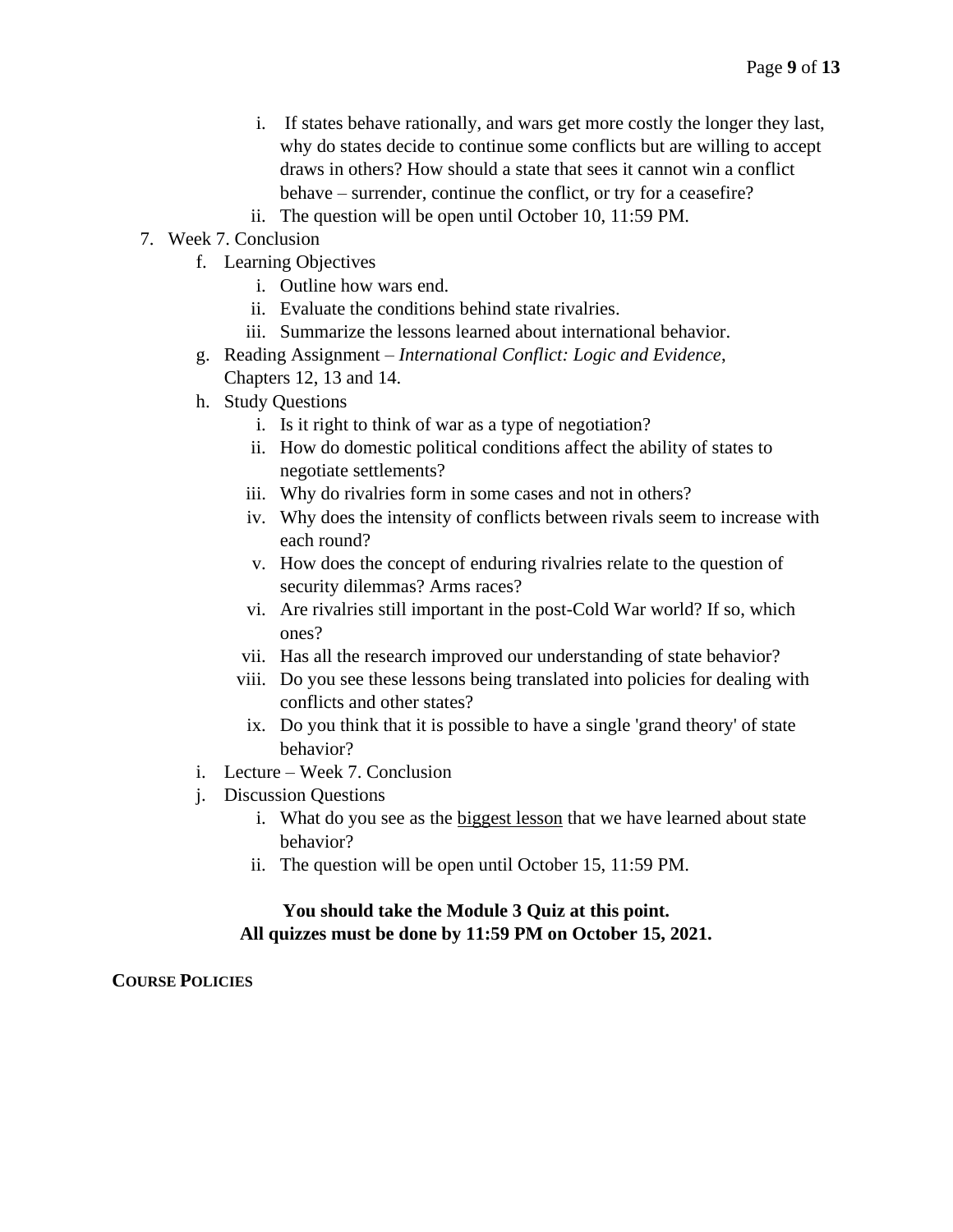### Online Behavior

In addition to participating in the conversations, I will be monitoring all postings for ad hominem attacks and cyber-bullying. First-time violators will be warned about postings and online behavior. The second time by the same offender will result in the removal of posting access. You will still be required to take the exams but will be penalized for not earning a score for participation.

Any student who feels that online postings are offensive or think they are the victim of cyber-bullying through the course should contact me at [michael.kanner@colorado.edu.](mailto:michael.kanner@colorado.edu)

Due to the nature of the online environment, there are some things to remember.

- 1. Always think before you write. In other words, without the use of nonverbals with your message, your message can be misinterpreted. So please think twice before you hit submit.
- 2. Keep it relevant. There are places to chat and post for fun everyday stuff. Do not stray from the discussion in the assigned questions.
- 3. Never use all caps. This is the equivalent of yelling in the online world. It is not fun to read. Only use capital letters when appropriate.
- 4. Make sure that you are using appropriate grammar and structure. In other words, I don't want to see anyone writing "R U" instead of "are you." There are people in the class that may not understand this type of abbreviation, not to mention it does nothing to help expand your writing and vocabulary skills. Emoticons are not to be used.
- 5. Treat people the same as you would face-to-face. In other words, it is easy to hide behind the computer. However, in some cases, it empowers people to treat others in ways they would not in person. Remember, there is a person behind the name on your screen. Treat all with dignity and respect, and you can expect that in return.
- 6. Respect the time of others. This class is going to require you to work in groups. Learn to respect the time of others in your group, and your experience will be much better. Always remember that you are not the only person with a busy schedule, be flexible. Do not procrastinate! You may be one that works best with the pressures of the deadline looming on you, but others may not be that way. The same is true for the reverse. The key to a successful group is organization, communication and a willingness to do what it takes to get it done. (Source: [The](http://www.albion.com/netiquette/corerules.html)  [Core Rules of Netiquette\)](http://www.albion.com/netiquette/corerules.html)

## Late Work.

#### *Discussions*.

Postings for discussions must be done before the end of the availability dates (see each week in the schedule). These are closed to submission and become read-only after that. There are seven discussions. You only need five to earn the maximum number of points.

#### *Quizzes*.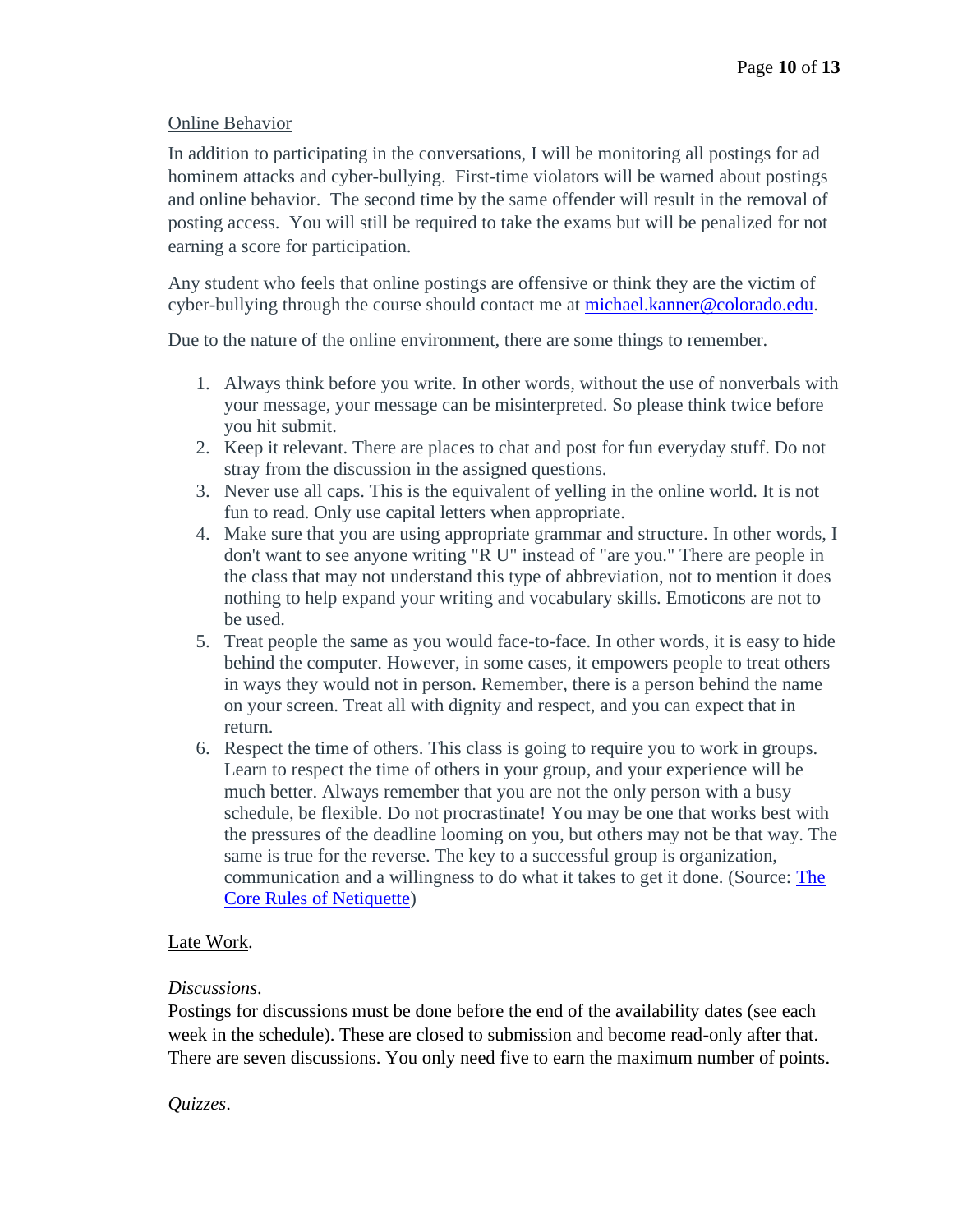Quizzes can be taken at any time during the semester. If you cannot take the quizzes during this time, your only option is to request an Incomplete. Requests for reconsideration will require supporting documents (*e.g.*, letters from a medical professional).

### Illness.

If your health does not allow you to participate after the withdrawal date, you should consult your advisor about your options. The only option that I can provide is an Incomplete. You will need to request the Incomplete with supporting documentation (*e.g.*, letters from a medical professional).

### Extra Credit.

As mentioned, the only extra credit is posting on more than five discussions.

### Incompletes.

A grade of Incomplete is not a substitute for poor planning. They will only be granted based on a request on the student's part supported by documentation.

# **Policies established by the Vice Provost for Undergraduate Education**

#### SYLLABUS STATEMENTS

## CLASSROOM BEHAVIOR

Both students and faculty are responsible for maintaining an appropriate learning environment in all instructional settings, whether in person, remote or online. Those who fail to adhere to such behavioral standards may be subject to discipline. Professional courtesy and sensitivity are especially important with respect to individuals and topics dealing with race, color, national origin, sex, pregnancy, age, disability, creed, religion, sexual orientation, gender identity, gender expression, veteran status, political affiliation or political philosophy. For more information, see the policies on [classroom behavior](http://www.colorado.edu/policies/student-classroom-and-course-related-behavior) and the [Student Conduct & Conflict Resolution policies.](https://www.colorado.edu/sccr/student-conduct)

## REQUIREMENTS FOR COVID-19

As a matter of public health and safety due to the pandemic, all members of the CU Boulder community and all visitors to campus must follow university, department and building requirements and all public health orders in place to reduce the risk of spreading infectious disease. Students who fail to adhere to these requirements will be asked to leave class, and students who do not leave class when asked or who refuse to comply with these requirements will be referred to [Student Conduct and Conflict Resolution.](https://www.colorado.edu/sccr/) For more information, see the policy o[n](https://www.colorado.edu/policies/covid-19-health-and-safety-policy) [classroom behavior](http://www.colorado.edu/policies/student-classroom-and-course-related-behavior) and th[e](http://www.colorado.edu/osccr/) [Student Code of Conduct.](http://www.colorado.edu/osccr/) If you require accommodation because a disability prevents you from fulfilling these safety measures, please follow the steps in the "Accommodation for Disabilities" statement on this syllabus.

As of Aug. 13, 2021, CU Boulder has returned to requiring masks in classrooms and laboratories regardless of vaccination status. This requirement is a temporary precaution during the delta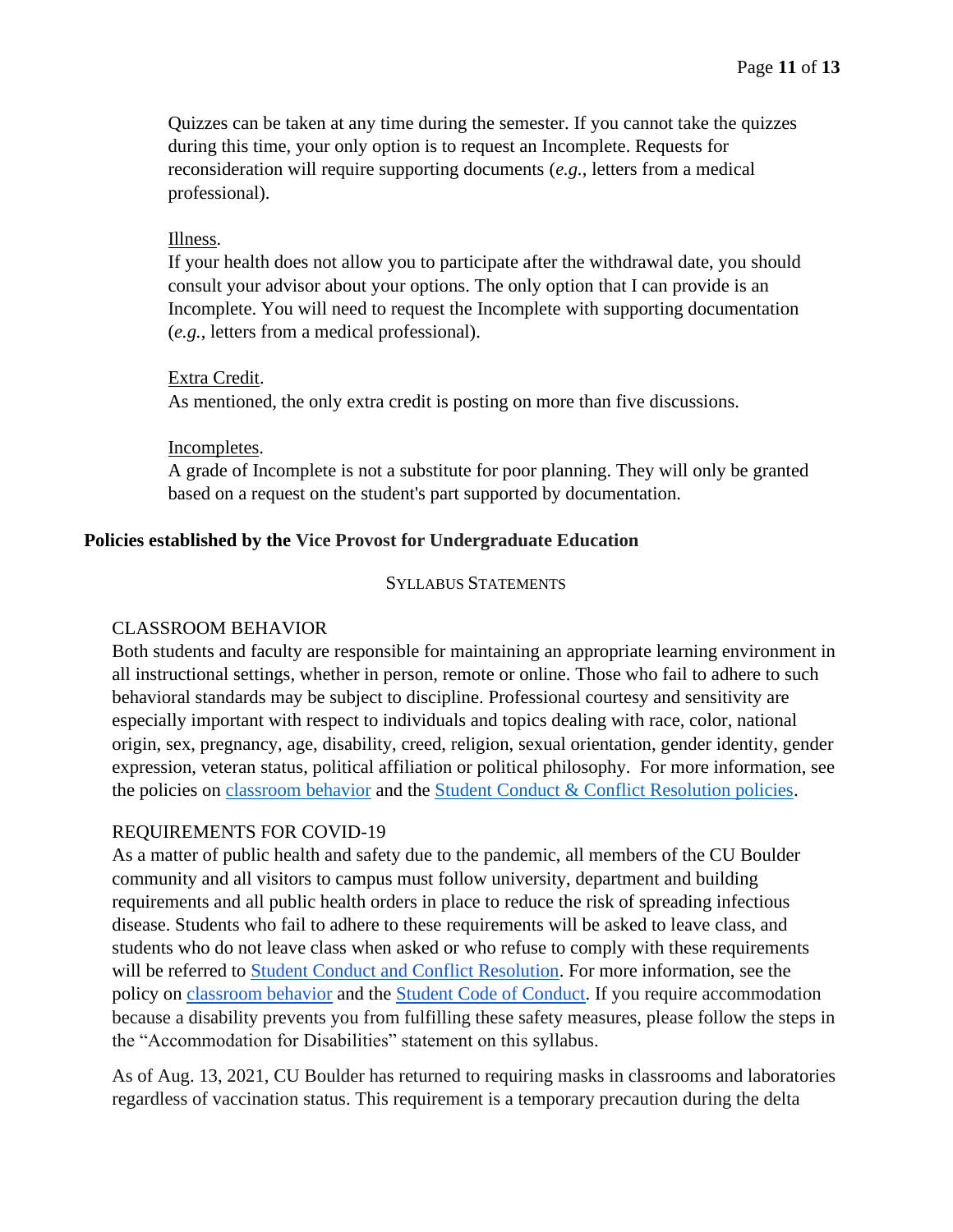surge to supplement CU Boulder's COVID-19 vaccine requirement. Exemptions include individuals who cannot medically tolerate a face covering, as well as those who are hearingimpaired or otherwise disabled or who are communicating with someone who is hearingimpaired or otherwise disabled and where the ability to see the mouth is essential to communication. If you qualify for a mask-related accommodation, please follow the steps in the "Accommodation for Disabilities" statement on this syllabus. In addition, vaccinated instructional faculty who are engaged in an indoor instructional activity and are separated by at least 6 feet from the nearest person are exempt from wearing masks if they so choose.

Students who have tested positive for COVID-19, have symptoms of COVID-19, or have had close contact with someone who has tested positive for or had symptoms of COVID-19 must stay home. In this class, if you are sick or quarantined, e-mail me at [michael.kanner@colorado.edu](mailto:michael.kanner@colorado.edu) that you are unable to attend classes and for how long you believe you will be absent.

## ACCOMMODATION FOR DISABILITIES

If you qualify for accommodations because of a disability, please submit your accommodation letter from Disability Services to your faculty member in a timely manner so that your needs can be addressed. Disability Services determines accommodations based on documented disabilities in the academic environment. Information on requesting accommodations is located on the [Disability Services website.](https://www.colorado.edu/disabilityservices/) Contact Disability Services at 303-492-8671 or [dsinfo@colorado.edu](mailto:dsinfo@colorado.edu) for further assistance. If you have a temporary medical condition, see [Temporary Medical Conditions](http://www.colorado.edu/disabilityservices/students/temporary-medical-conditions) on the Disability Services website.

# PREFERRED STUDENT NAMES AND PRONOUNS

CU Boulder recognizes that students' legal information doesn't always align with how they identify. Students may update their preferred names and pronouns via the student portal; those preferred names and pronouns are listed on instructors' class rosters. In the absence of such updates, the name that appears on the class roster is the student's legal name.

## HONOR CODE

All students enrolled in a University of Colorado Boulder course are responsible for knowing and adhering to the Honor Code academic integrity policy. Violations of the Honor Code may include, but are not limited to: plagiarism, cheating, fabrication, lying, bribery, threat, unauthorized access to academic materials, clicker fraud, submitting the same or similar work in more than one course without permission from all course instructors involved, and aiding academic dishonesty. All incidents of academic misconduct will be reported to the Honor Code [\(honor@colorado.edu\)](mailto:honor@colorado.edu); 303-492-5550). Students found responsible for violating the academic integrity policy will be subject to nonacademic sanctions from the Honor Code as well as academic sanctions from the faculty member. Additional information regarding the Honor Code academic integrity policy can be found on the [Honor Code website.](https://www.colorado.edu/osccr/honor-code)